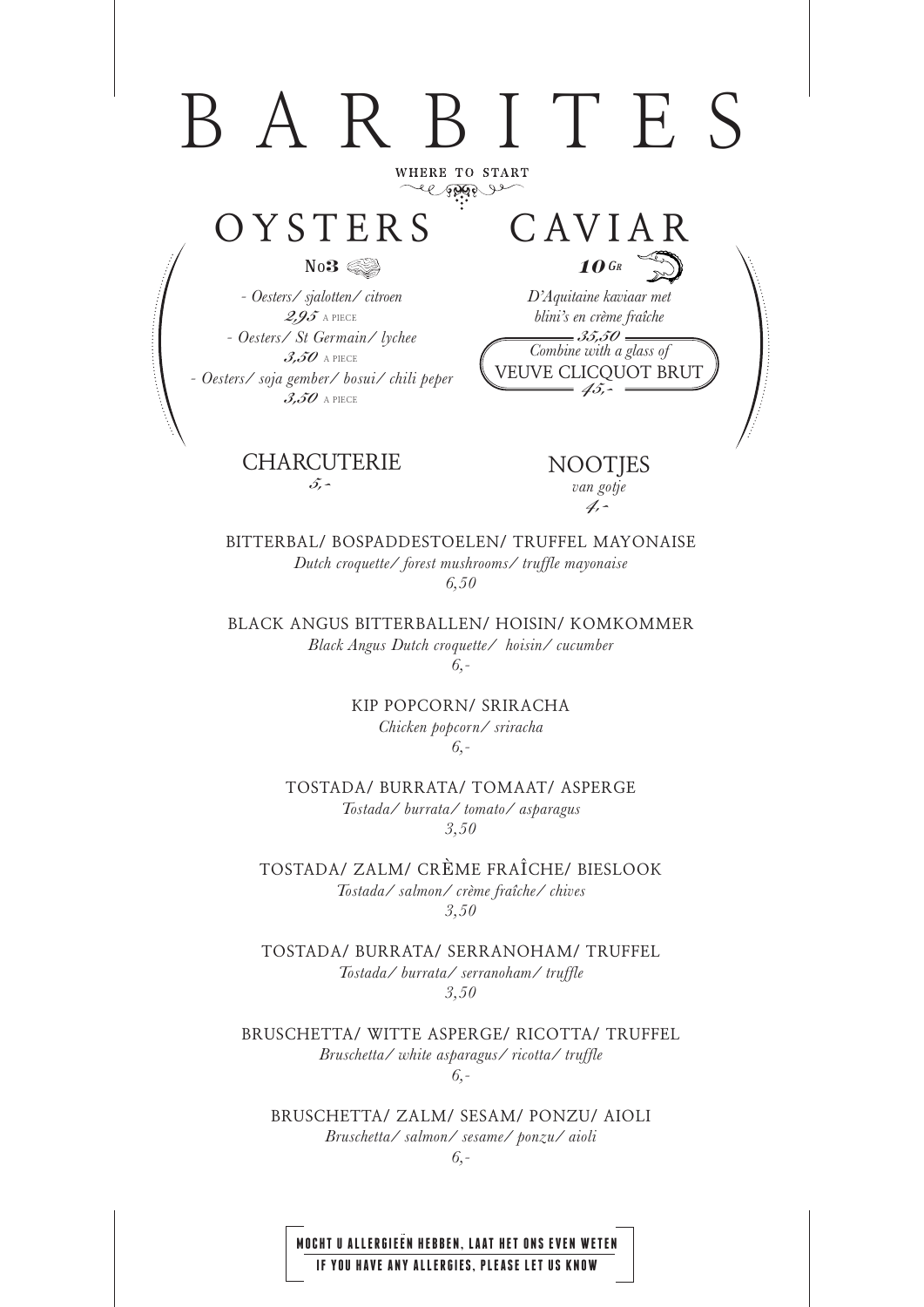

**BLACK ANGUS BURGER/ LITTLE GEM/ TOMAAT/ RODE UI/ TRUFFEL**  *Black Angus burger/ little gem/ tomato/ red onion/ truffle 15,50* 

**PASTEI/ KIP/ PADDESTOELEN/ DOPERWTEN/ TRUFFEL** *Pastry/ chicken/ mushroom/ green peas/ truffle 13,50*

**BRIOCHE/ KIPPENDIJ/ KOMKOMMER/ AVOCADO/ TOMAAT/ CHORIZO**

> *Brioche/ Chicken thigh/ cucumber/ avocado/ tomato/ chorizo 11,50*

> **BRUSCHETTA/ BURRATA/ BIET/ NOTEN/ SOJA**  *Bruschetta/ burrata/ beetroot/ nuts/ soy 11,50*